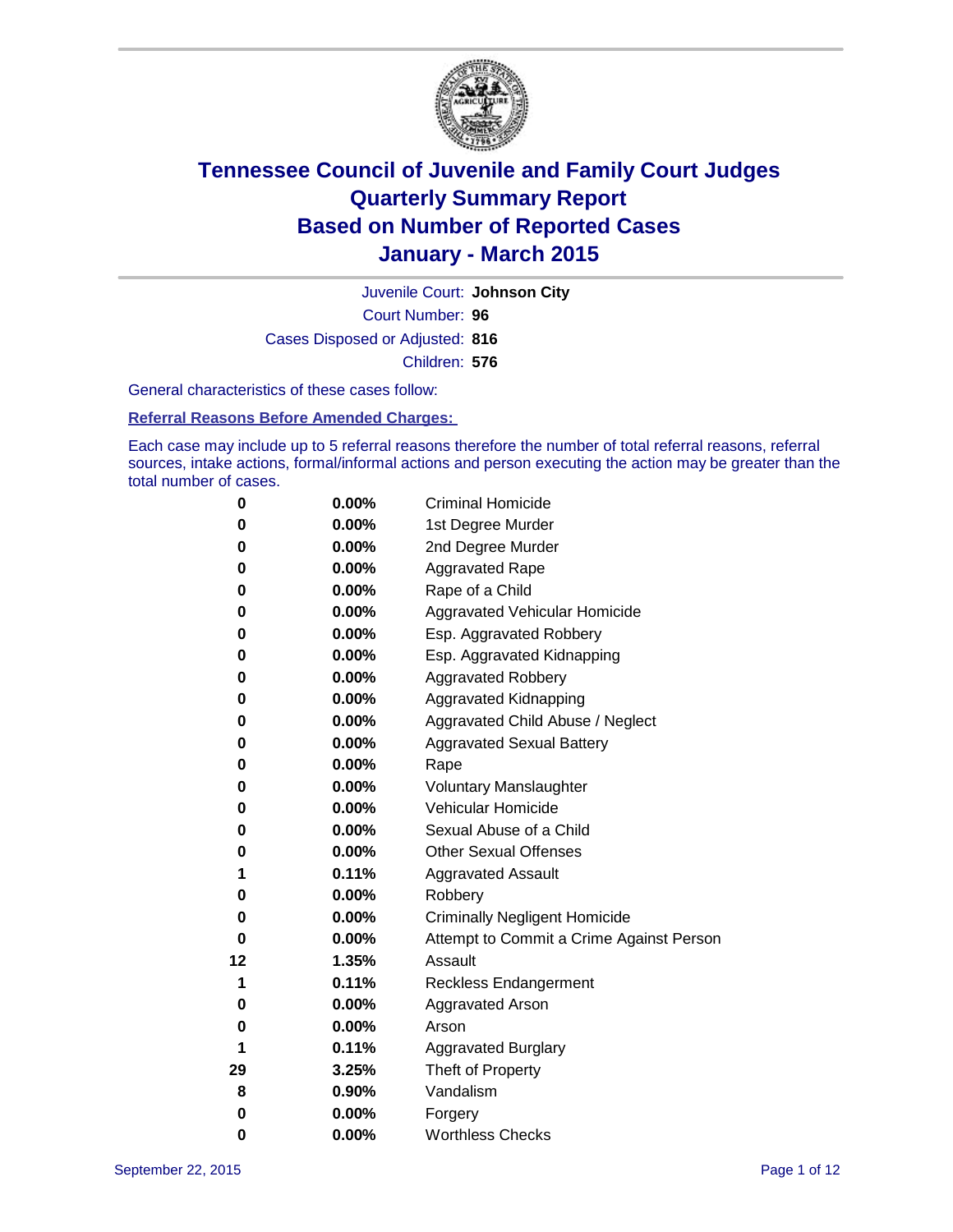

Court Number: **96** Juvenile Court: **Johnson City** Cases Disposed or Adjusted: **816** Children: **576**

#### **Referral Reasons Before Amended Charges:**

Each case may include up to 5 referral reasons therefore the number of total referral reasons, referral sources, intake actions, formal/informal actions and person executing the action may be greater than the total number of cases.

| 0           | 0.00%    | Illegal Possession / Fraudulent Use of Credit / Debit Cards |
|-------------|----------|-------------------------------------------------------------|
| 6           | 0.67%    | <b>Burglary</b>                                             |
| 0           | 0.00%    | Unauthorized Use of a Vehicle                               |
| 0           | 0.00%    | <b>Cruelty to Animals</b>                                   |
| 0           | 0.00%    | Sale of Controlled Substances                               |
| 4           | 0.45%    | <b>Other Drug Offenses</b>                                  |
| 5           | 0.56%    | Possession of Controlled Substances                         |
| 0           | 0.00%    | <b>Criminal Attempt</b>                                     |
| 0           | 0.00%    | Carrying Weapons on School Property                         |
| 0           | 0.00%    | Unlawful Carrying / Possession of a Weapon                  |
| $\pmb{0}$   | 0.00%    | <b>Evading Arrest</b>                                       |
| 0           | 0.00%    | Escape                                                      |
| $\mathbf 2$ | 0.22%    | Driving Under Influence (DUI)                               |
| 3           | 0.34%    | Possession / Consumption of Alcohol                         |
| 1           | 0.11%    | Resisting Stop, Frisk, Halt, Arrest or Search               |
| 0           | 0.00%    | <b>Aggravated Criminal Trespass</b>                         |
| 0           | 0.00%    | Harassment                                                  |
| 0           | 0.00%    | Failure to Appear                                           |
| 1           | 0.11%    | Filing a False Police Report                                |
| $\bf{0}$    | 0.00%    | Criminal Impersonation                                      |
| 13          | 1.46%    | <b>Disorderly Conduct</b>                                   |
| 1           | 0.11%    | <b>Criminal Trespass</b>                                    |
| 7           | 0.79%    | <b>Public Intoxication</b>                                  |
| 0           | 0.00%    | Gambling                                                    |
| 114         | 12.79%   | <b>Traffic</b>                                              |
| 0           | 0.00%    | Local Ordinances                                            |
| $\mathbf 0$ | $0.00\%$ | Violation of Wildlife Regulations                           |
| 8           | 0.90%    | Contempt of Court                                           |
| 21          | 2.36%    | Violation of Probation                                      |
| 3           | 0.34%    | Violation of Aftercare                                      |
| 9           | 1.01%    | <b>Unruly Behavior</b>                                      |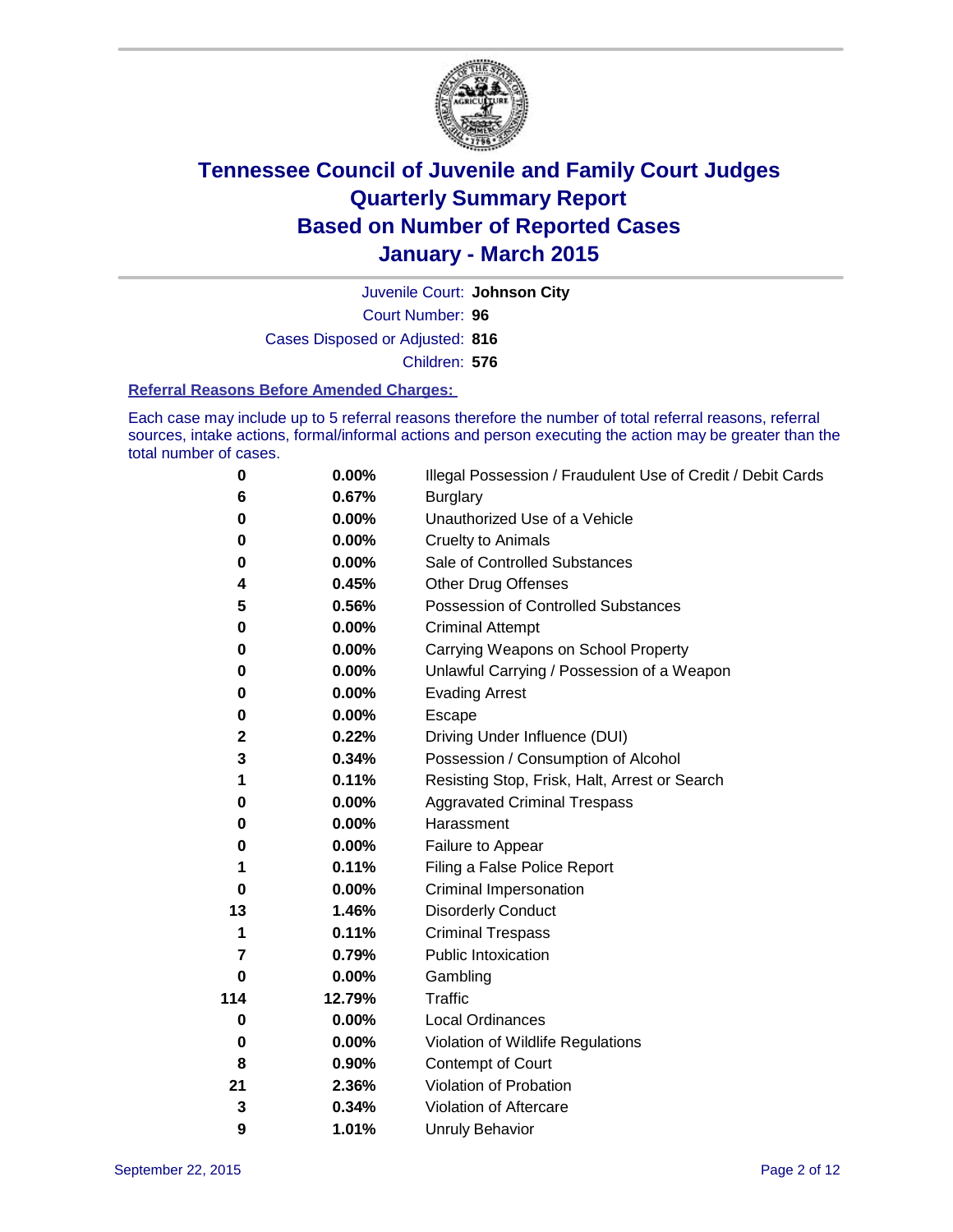

Court Number: **96** Juvenile Court: **Johnson City** Cases Disposed or Adjusted: **816** Children: **576**

#### **Referral Reasons Before Amended Charges:**

Each case may include up to 5 referral reasons therefore the number of total referral reasons, referral sources, intake actions, formal/informal actions and person executing the action may be greater than the total number of cases.

| 25       | 2.81%    | Truancy                                |
|----------|----------|----------------------------------------|
| 0        | 0.00%    | In-State Runaway                       |
| 0        | $0.00\%$ | Out-of-State Runaway                   |
| 3        | 0.34%    | Possession of Tobacco Products         |
| 3        | 0.34%    | Violation of a Valid Court Order       |
| 0        | 0.00%    | <b>Violation of Curfew</b>             |
| 0        | 0.00%    | <b>Sexually Abused Child</b>           |
| 0        | 0.00%    | <b>Physically Abused Child</b>         |
| 57       | 6.40%    | Dependency / Neglect                   |
| 16       | 1.80%    | <b>Termination of Parental Rights</b>  |
| 8        | 0.90%    | <b>Violation of Pretrial Diversion</b> |
| 0        | 0.00%    | Violation of Informal Adjustment       |
| 461      | 51.74%   | <b>Judicial Review</b>                 |
| 0        | $0.00\%$ | <b>Administrative Review</b>           |
| $\bf{0}$ | 0.00%    | <b>Foster Care Review</b>              |
| 12       | 1.35%    | Custody                                |
| 3        | 0.34%    | Visitation                             |
| 10       | 1.12%    | Paternity / Legitimation               |
| 0        | 0.00%    | Child Support                          |
| 36       | 4.04%    | <b>Request for Medical Treatment</b>   |
| 0        | 0.00%    | <b>Consent to Marry</b>                |
| 7        | 0.79%    | Other                                  |
| 891      | 100.00%  | <b>Total Referrals</b>                 |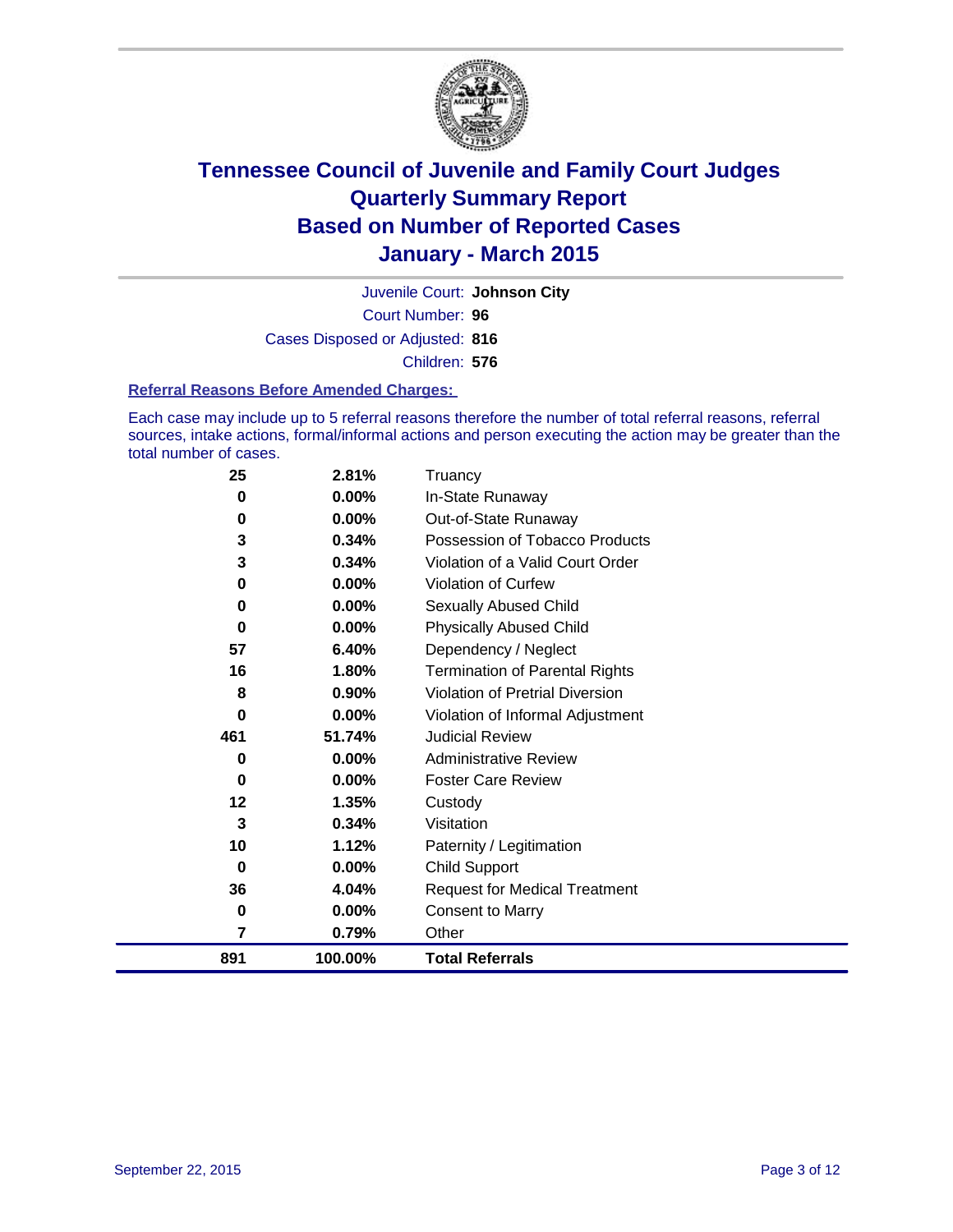

| Juvenile Court: Johnson City    |  |
|---------------------------------|--|
| Court Number: 96                |  |
| Cases Disposed or Adjusted: 816 |  |
| Children: 576                   |  |

### **Referral Sources: 1**

| 891 | 100.00%  | <b>Total Referral Sources</b>     |
|-----|----------|-----------------------------------|
| 10  | 1.12%    | Other                             |
| 0   | $0.00\%$ | Unknown                           |
| 36  | 4.04%    | Hospital                          |
| 1   | 0.11%    | Child & Parent                    |
| 19  | 2.13%    | Victim                            |
|     | 0.11%    | <b>Other Court</b>                |
| 0   | $0.00\%$ | Social Agency                     |
| 497 | 55.78%   | <b>Court Staff</b>                |
| 1   | 0.11%    | <b>District Attorney's Office</b> |
| 0   | $0.00\%$ | <b>Other State Department</b>     |
| 51  | 5.72%    | <b>DCS</b>                        |
| 0   | $0.00\%$ | <b>CSA</b>                        |
| 36  | 4.04%    | School                            |
| 1   | 0.11%    | Self                              |
| 19  | 2.13%    | Relatives                         |
| 31  | 3.48%    | Parents                           |
| 188 | 21.10%   | Law Enforcement                   |

### **Age of Child at Referral: 2**

| 576 | 100.00%  | <b>Total Child Count</b> |  |
|-----|----------|--------------------------|--|
| 0   | $0.00\%$ | <b>Unknown</b>           |  |
| 1   | 0.17%    | Ages 19 and Over         |  |
| 113 | 19.62%   | Ages 17 through 18       |  |
| 118 | 20.49%   | Ages 15 through 16       |  |
| 66  | 11.46%   | Ages 13 through 14       |  |
| 52  | 9.03%    | Ages 11 through 12       |  |
| 226 | 39.24%   | Ages 10 and Under        |  |

<sup>1</sup> If different than number of Referral Reasons (891), verify accuracy of your court's data.

One child could be counted in multiple categories, verify accuracy of your court's data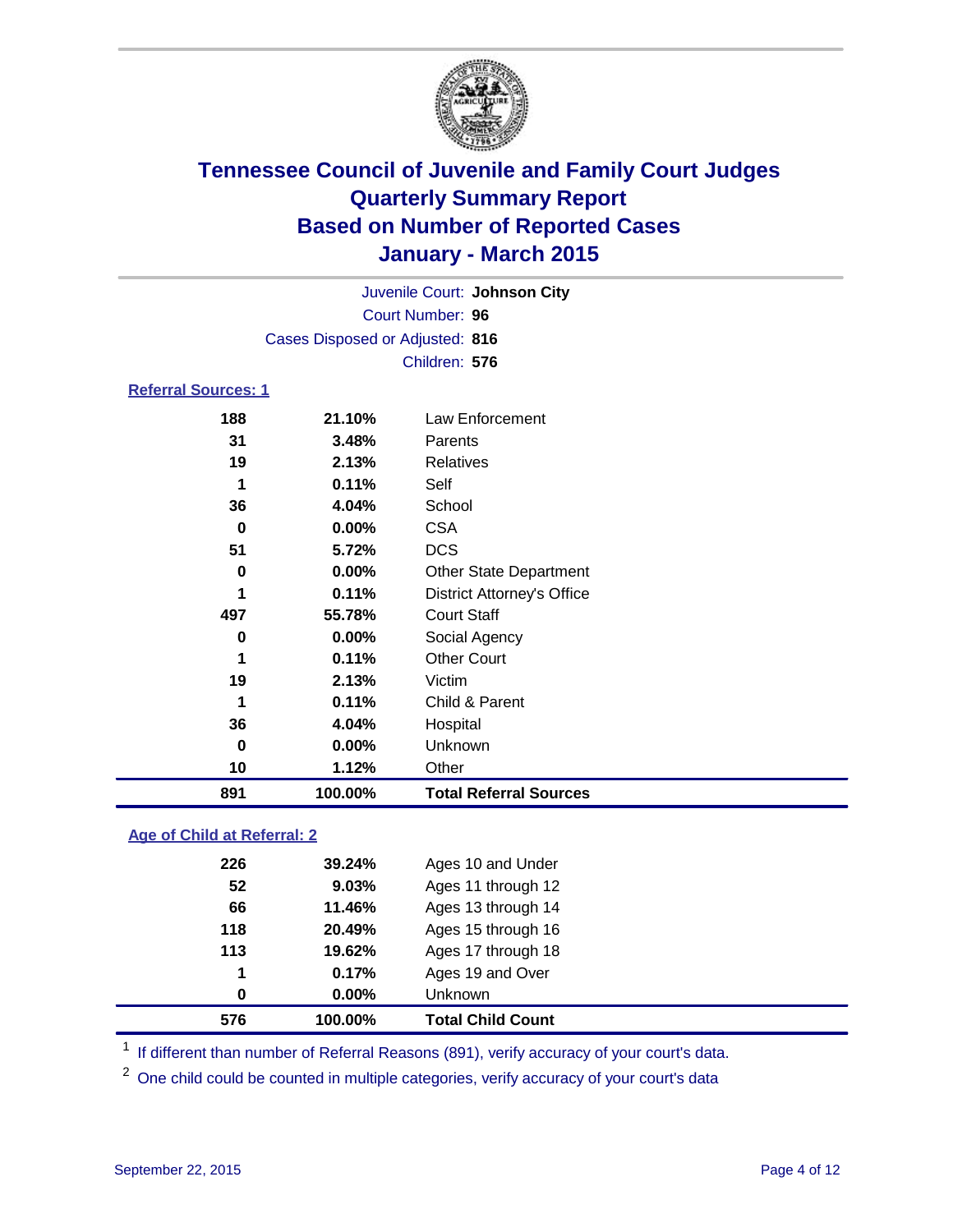

| Juvenile Court: Johnson City            |                                 |                          |  |  |
|-----------------------------------------|---------------------------------|--------------------------|--|--|
|                                         | Court Number: 96                |                          |  |  |
|                                         | Cases Disposed or Adjusted: 816 |                          |  |  |
|                                         | Children: 576                   |                          |  |  |
| Sex of Child: 1                         |                                 |                          |  |  |
| 295                                     | 51.22%                          | Male                     |  |  |
| 273                                     | 47.40%                          | Female                   |  |  |
| 8                                       | 1.39%                           | Unknown                  |  |  |
| 576                                     | 100.00%                         | <b>Total Child Count</b> |  |  |
| Race of Child: 1                        |                                 |                          |  |  |
| 442                                     | 76.74%                          | White                    |  |  |
| 43                                      | 7.47%                           | African American         |  |  |
| $\mathbf{2}$                            | 0.35%                           | Native American          |  |  |
| 4                                       | 0.69%                           | Asian                    |  |  |
| 45                                      | 7.81%                           | Mixed                    |  |  |
| 40                                      | 6.94%                           | Unknown                  |  |  |
| 576                                     | 100.00%                         | <b>Total Child Count</b> |  |  |
| <b>Hispanic Origin: 1</b>               |                                 |                          |  |  |
| 32                                      | 5.56%                           | Yes                      |  |  |
| 464                                     | 80.56%                          | <b>No</b>                |  |  |
| 80                                      | 13.89%                          | Unknown                  |  |  |
| 576                                     | 100.00%                         | <b>Total Child Count</b> |  |  |
| <b>School Enrollment of Children: 1</b> |                                 |                          |  |  |
| 406                                     | 70.49%                          | Yes                      |  |  |
| 9                                       | 1.56%                           | <b>No</b>                |  |  |
| 161                                     | 27.95%                          | Unknown                  |  |  |
| 576                                     | 100.00%                         | <b>Total Child Count</b> |  |  |

One child could be counted in multiple categories, verify accuracy of your court's data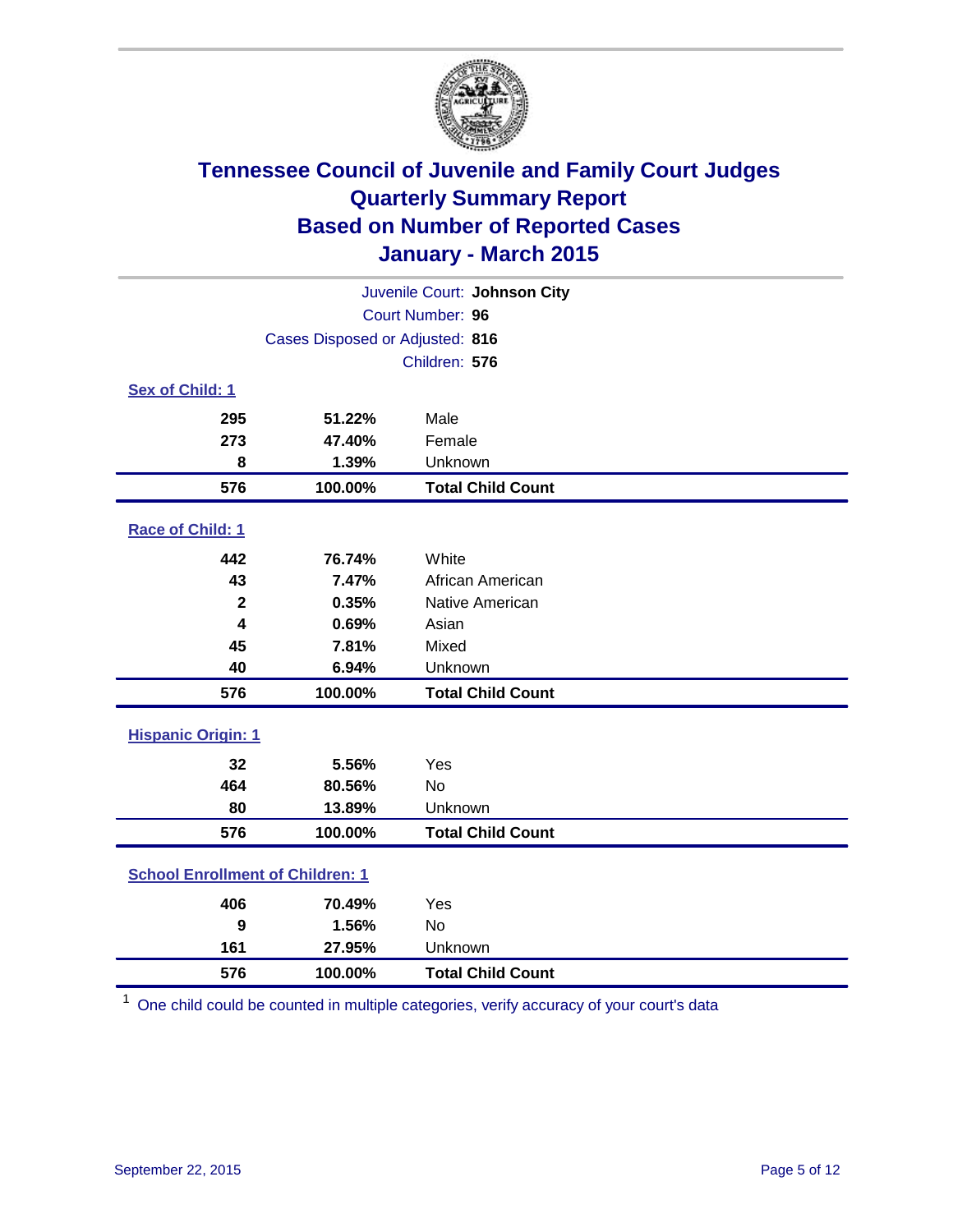

Court Number: **96** Juvenile Court: **Johnson City** Cases Disposed or Adjusted: **816** Children: **576**

### **Living Arrangement of Child at Time of Referral: 1**

| 576 | 100.00%  | <b>Total Child Count</b>     |
|-----|----------|------------------------------|
| 4   | 0.69%    | Other                        |
| 60  | 10.42%   | Unknown                      |
| 0   | $0.00\%$ | Independent                  |
| 0   | $0.00\%$ | In an Institution            |
| 2   | 0.35%    | In a Residential Center      |
| 4   | 0.69%    | In a Group Home              |
| 67  | 11.63%   | With Foster Family           |
| 0   | $0.00\%$ | With Adoptive Parents        |
| 100 | 17.36%   | <b>With Relatives</b>        |
| 28  | 4.86%    | With Father                  |
| 148 | 25.69%   | <b>With Mother</b>           |
| 28  | 4.86%    | With Mother and Stepfather   |
| 11  | 1.91%    | With Father and Stepmother   |
| 124 | 21.53%   | With Both Biological Parents |
|     |          |                              |

### **Type of Detention: 2**

| 0   | 0.00%    | Non-Secure Placement         |  |
|-----|----------|------------------------------|--|
| 11  | 1.35%    | Juvenile Detention Facility  |  |
| 0   | $0.00\%$ | Jail - Complete Separation   |  |
| 0   | $0.00\%$ | Jail - Partial Separation    |  |
| 0   | $0.00\%$ | Jail - No Separation         |  |
| 0   | $0.00\%$ | <b>Psychiatric Hospital</b>  |  |
| 0   | $0.00\%$ | <b>Unknown</b>               |  |
| 805 | 98.65%   | Does Not Apply               |  |
| 0   | $0.00\%$ | Other                        |  |
| 816 | 100.00%  | <b>Total Detention Count</b> |  |

<sup>1</sup> One child could be counted in multiple categories, verify accuracy of your court's data

If different than number of Cases (816) verify accuracy of your court's data.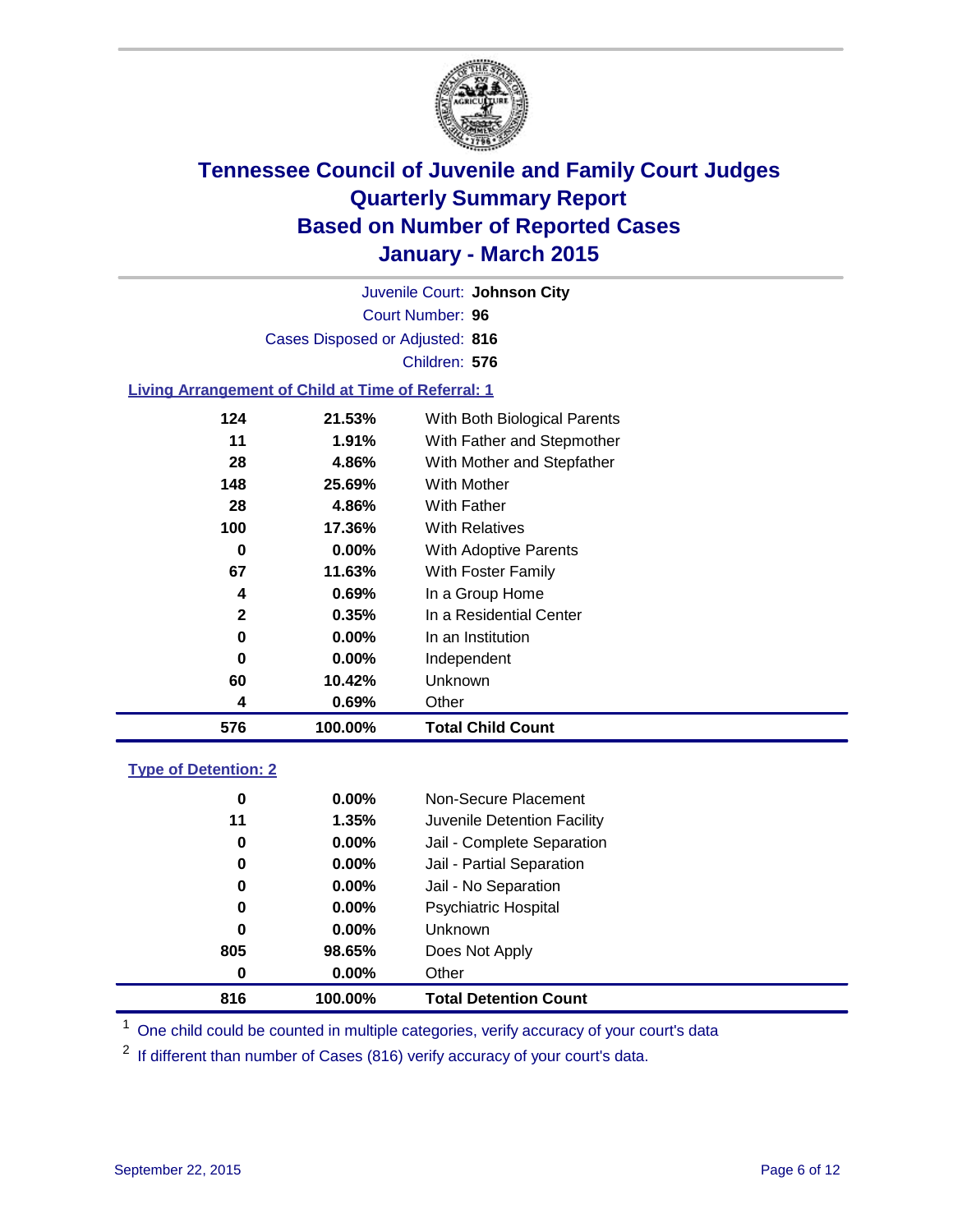

|                                                    | Juvenile Court: Johnson City    |                                      |  |  |  |
|----------------------------------------------------|---------------------------------|--------------------------------------|--|--|--|
|                                                    | Court Number: 96                |                                      |  |  |  |
|                                                    | Cases Disposed or Adjusted: 816 |                                      |  |  |  |
|                                                    |                                 | Children: 576                        |  |  |  |
| <b>Placement After Secure Detention Hearing: 1</b> |                                 |                                      |  |  |  |
| 4                                                  | 0.49%                           | Returned to Prior Living Arrangement |  |  |  |
| 5                                                  | 0.61%                           | Juvenile Detention Facility          |  |  |  |
| 0                                                  | 0.00%                           | Jail                                 |  |  |  |
| 0                                                  | 0.00%                           | Shelter / Group Home                 |  |  |  |
| 0                                                  | 0.00%                           | <b>Foster Family Home</b>            |  |  |  |
| 0                                                  | 0.00%                           | <b>Psychiatric Hospital</b>          |  |  |  |
| 2                                                  | 0.25%                           | Unknown                              |  |  |  |
| 805                                                | 98.65%                          | Does Not Apply                       |  |  |  |
| 0                                                  | 0.00%                           | Other                                |  |  |  |
| 816                                                | 100.00%                         | <b>Total Placement Count</b>         |  |  |  |
|                                                    |                                 |                                      |  |  |  |
| <b>Intake Actions: 2</b>                           |                                 |                                      |  |  |  |
| 282                                                | 31.65%                          | <b>Petition Filed</b>                |  |  |  |
| 34                                                 | 3.82%                           | <b>Motion Filed</b>                  |  |  |  |
| 112                                                | 12.57%                          | <b>Citation Processed</b>            |  |  |  |
| $\bf{0}$                                           | 0.00%                           | Notification of Paternity Processed  |  |  |  |
| 461                                                | 51.74%                          | Scheduling of Judicial Review        |  |  |  |
| 0                                                  | 0.00%                           | Scheduling of Administrative Review  |  |  |  |
| 0                                                  | 0.00%                           | Scheduling of Foster Care Review     |  |  |  |
| 0                                                  | 0.00%                           | <b>Unknown</b>                       |  |  |  |
| $\mathbf 2$                                        | 0.22%                           | Does Not Apply                       |  |  |  |
| 0                                                  | 0.00%                           | Other                                |  |  |  |
| 891                                                | 100.00%                         | <b>Total Intake Count</b>            |  |  |  |

<sup>1</sup> If different than number of Cases (816) verify accuracy of your court's data.

<sup>2</sup> If different than number of Referral Reasons (891), verify accuracy of your court's data.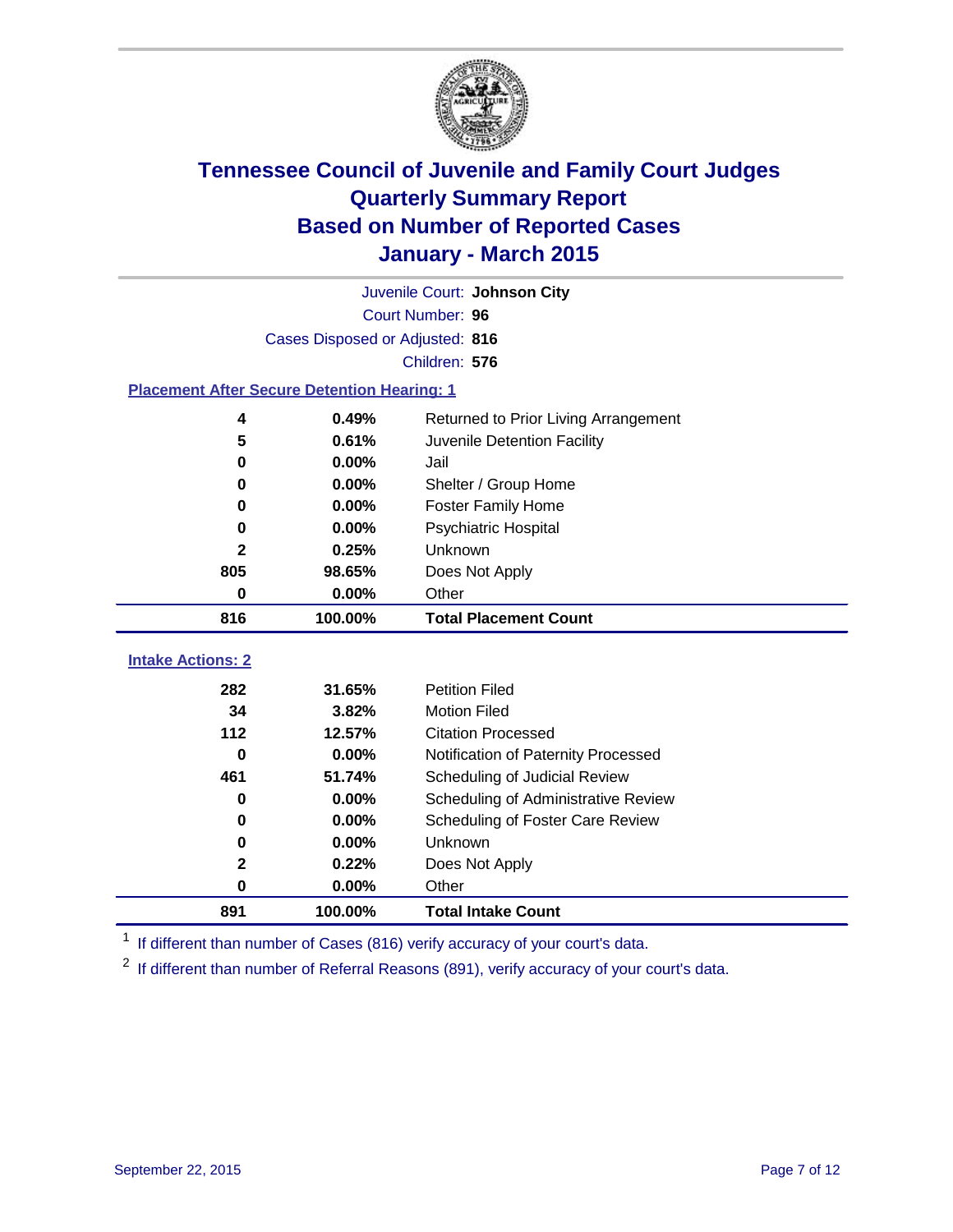

Court Number: **96** Juvenile Court: **Johnson City** Cases Disposed or Adjusted: **816** Children: **576**

### **Last Grade Completed by Child: 1**

| 115         | 19.97%  | Too Young for School     |
|-------------|---------|--------------------------|
| 11          | 1.91%   | Preschool                |
| 21          | 3.65%   | Kindergarten             |
| 19          | 3.30%   | 1st Grade                |
| $\mathbf 0$ | 0.00%   | 1st Grade                |
| 14          | 2.43%   | 2nd Grade                |
| $\mathbf 0$ | 0.00%   | 2nd Grade                |
| 16          | 2.78%   | 3rd Grade                |
| $\bf{0}$    | 0.00%   | 3rd Grade                |
| 26          | 4.51%   | 4th Grade                |
| $\mathbf 0$ | 0.00%   | 4th Grade                |
| 24          | 4.17%   | 5th Grade                |
| $\mathbf 0$ | 0.00%   | 5th Grade                |
| 30          | 5.21%   | 6th Grade                |
| $\pmb{0}$   | 0.00%   | 6th Grade                |
| 27          | 4.69%   | 7th Grade                |
| $\mathbf 0$ | 0.00%   | 7th Grade                |
| 30          | 5.21%   | 8th Grade                |
| $\bf{0}$    | 0.00%   | 8th Grade                |
| 33          | 5.73%   | 9th Grade                |
| $\bf{0}$    | 0.00%   | 9th Grade                |
| 69          | 11.98%  | 10th Grade               |
| 59          | 10.24%  | 11th Grade               |
| 4           | 0.69%   | 12th Grade               |
| 0           | 0.00%   | Non-Graded Special Ed    |
| 0           | 0.00%   | <b>GED</b>               |
| 1           | 0.17%   | Graduated                |
| $\pmb{0}$   | 0.00%   | Never Attended School    |
| $\mathbf 0$ | 0.00%   | Unknown                  |
| 77          | 13.37%  | Other                    |
| 576         | 100.00% | <b>Total Child Count</b> |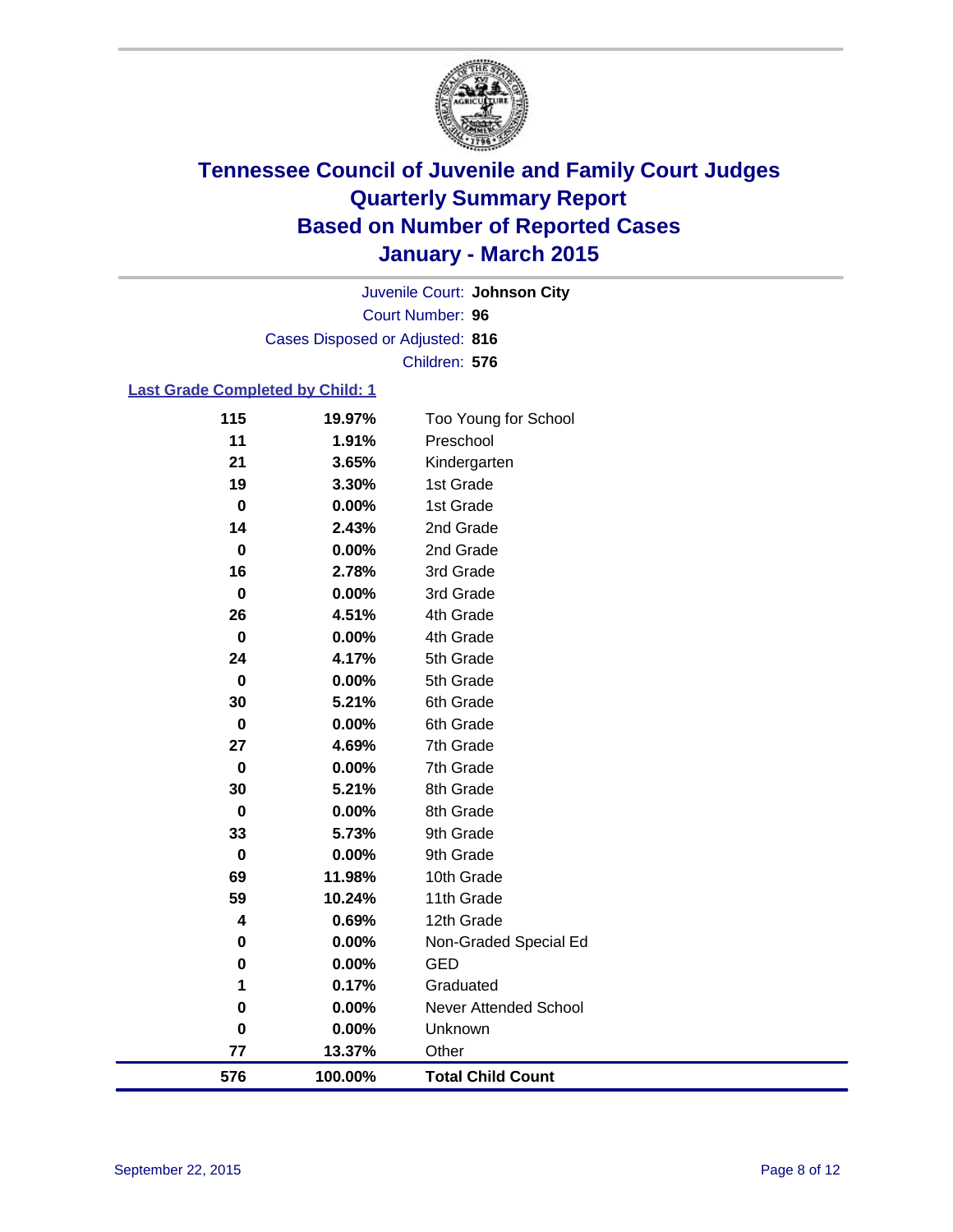

|                                                                                          |                                         | Juvenile Court: Johnson City                                                                                    |  |  |  |
|------------------------------------------------------------------------------------------|-----------------------------------------|-----------------------------------------------------------------------------------------------------------------|--|--|--|
|                                                                                          |                                         | Court Number: 96                                                                                                |  |  |  |
|                                                                                          | Cases Disposed or Adjusted: 816         |                                                                                                                 |  |  |  |
|                                                                                          |                                         | Children: 576                                                                                                   |  |  |  |
|                                                                                          | <b>Enrolled in Special Education: 1</b> |                                                                                                                 |  |  |  |
| 55                                                                                       | 9.55%                                   | Yes                                                                                                             |  |  |  |
| 430                                                                                      | 74.65%                                  | No.                                                                                                             |  |  |  |
| 91                                                                                       | 15.80%                                  | <b>Unknown</b>                                                                                                  |  |  |  |
| 576                                                                                      | 100.00%                                 | <b>Total Child Count</b>                                                                                        |  |  |  |
| $1 -$<br>the contract of the contract of the contract of the contract of the contract of |                                         | the contract of the contract of the contract of the contract of the contract of the contract of the contract of |  |  |  |

One child could be counted in multiple categories, verify accuracy of your court's data

| <b>Action Executed By: 1</b> |  |
|------------------------------|--|
|------------------------------|--|

| 891<br>0 | 100.00%<br>0.00% | Judge<br>Magistrate       |
|----------|------------------|---------------------------|
| 0        | $0.00\%$         | <b>YSO</b>                |
| 0        | $0.00\%$         | Other                     |
| 0        | $0.00\%$         | Unknown                   |
| 891      | 100.00%          | <b>Total Action Count</b> |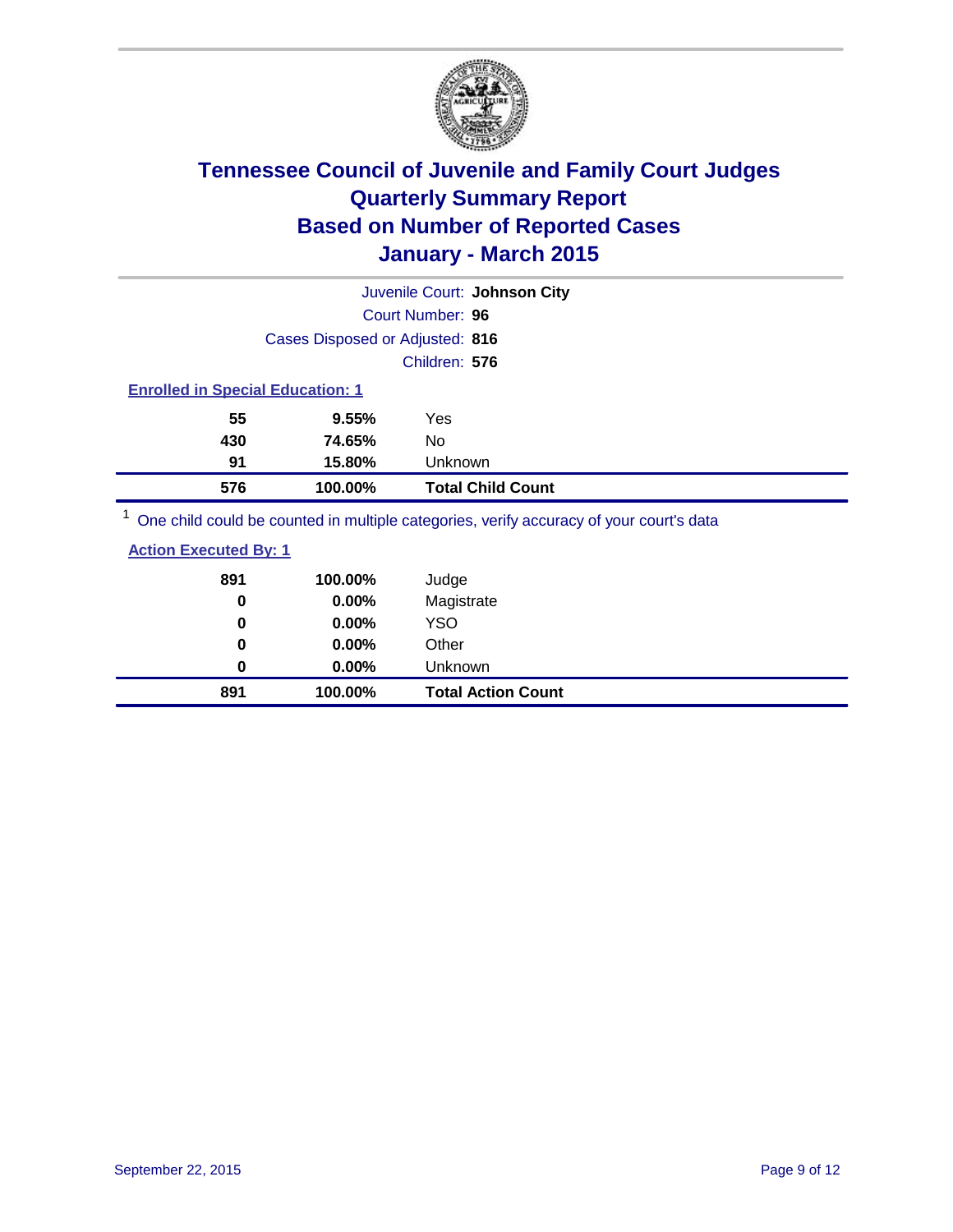

Court Number: **96** Juvenile Court: **Johnson City** Cases Disposed or Adjusted: **816** Children: **576**

#### **Formal / Informal Actions: 1**

| 218     | 24.47%   | Dismissed                                        |
|---------|----------|--------------------------------------------------|
| 0       | $0.00\%$ | Retired / Nolle Prosequi                         |
| $12 \,$ | 1.35%    | <b>Complaint Substantiated Delinquent</b>        |
| 14      | 1.57%    | <b>Complaint Substantiated Status Offender</b>   |
| 64      | 7.18%    | <b>Complaint Substantiated Dependent/Neglect</b> |
| 0       | $0.00\%$ | <b>Complaint Substantiated Abused</b>            |
| 0       | $0.00\%$ | <b>Complaint Substantiated Mentally III</b>      |
| 9       | 1.01%    | Informal Adjustment                              |
| 33      | 3.70%    | <b>Pretrial Diversion</b>                        |
| 0       | $0.00\%$ | <b>Transfer to Adult Court Hearing</b>           |
| 0       | $0.00\%$ | Charges Cleared by Transfer to Adult Court       |
| 116     | 13.02%   | Special Proceeding                               |
| 43      | 4.83%    | <b>Review Concluded</b>                          |
| 0       | $0.00\%$ | Case Held Open                                   |
| 382     | 42.87%   | Other                                            |
| 0       | $0.00\%$ | Unknown                                          |
| 891     | 100.00%  | <b>Total Action Count</b>                        |

<sup>1</sup> If different than number of Referral Reasons (891), verify accuracy of your court's data.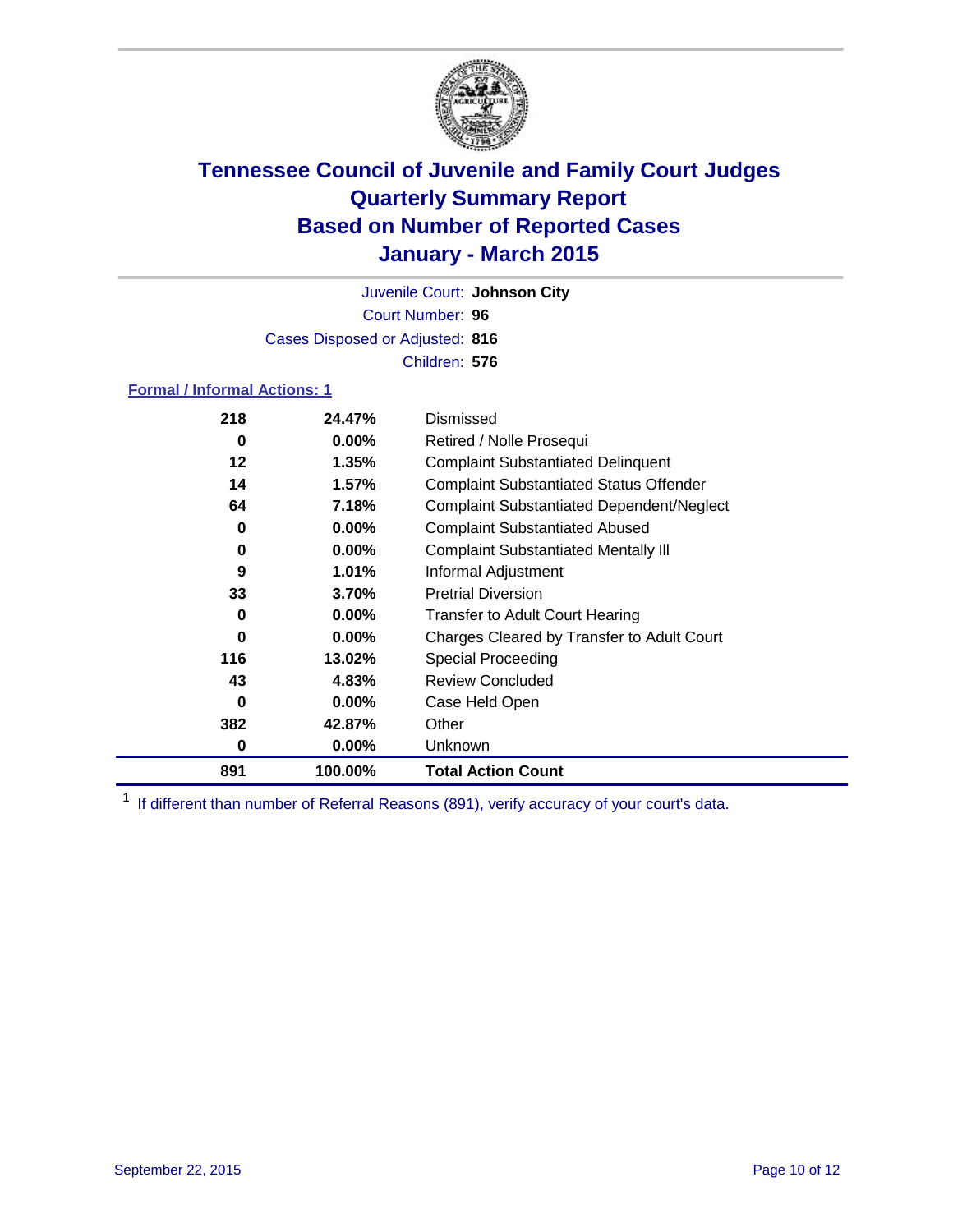

|                                                                                |                                 | Juvenile Court: Johnson City                         |  |
|--------------------------------------------------------------------------------|---------------------------------|------------------------------------------------------|--|
|                                                                                |                                 | Court Number: 96                                     |  |
|                                                                                | Cases Disposed or Adjusted: 816 |                                                      |  |
|                                                                                |                                 | Children: 576                                        |  |
| <b>Case Outcomes:</b><br>There can be multiple outcomes for one child or case. |                                 |                                                      |  |
| 119                                                                            | 8.12%                           | <b>Case Dismissed</b>                                |  |
| 0                                                                              | $0.00\%$                        | Case Retired or Nolle Prosequi                       |  |
| 0                                                                              | 0.00%                           | Warned / Counseled                                   |  |
| 3                                                                              | 0.20%                           | <b>Held Open For Review</b>                          |  |
| 38                                                                             | 2.59%                           | Supervision / Probation to Juvenile Court            |  |
| 0                                                                              | 0.00%                           | <b>Probation to Parents</b>                          |  |
| 21                                                                             | 1.43%                           | Referral to Another Entity for Supervision / Service |  |
| 11                                                                             | 0.75%                           | Referred for Mental Health Counseling                |  |
| 13                                                                             | 0.89%                           | Referred for Alcohol and Drug Counseling             |  |
| 0                                                                              | 0.00%                           | Referred to Alternative School                       |  |
| 0                                                                              | 0.00%                           | Referred to Private Child Agency                     |  |
| 46                                                                             | 3.14%                           | Referred to Defensive Driving School                 |  |
| 0                                                                              | 0.00%                           | Referred to Alcohol Safety School                    |  |
| 3                                                                              | 0.20%                           | Referred to Juvenile Court Education-Based Program   |  |
| 1                                                                              | 0.07%                           | Driver's License Held Informally                     |  |
| 0                                                                              | 0.00%                           | <b>Voluntary Placement with DMHMR</b>                |  |
| 0                                                                              | 0.00%                           | <b>Private Mental Health Placement</b>               |  |
| 0                                                                              | 0.00%                           | <b>Private MR Placement</b>                          |  |
| 0                                                                              | 0.00%                           | Placement with City/County Agency/Facility           |  |
| 0                                                                              | 0.00%                           | Placement with Relative / Other Individual           |  |
| 42                                                                             | 2.86%                           | Fine                                                 |  |
| 42                                                                             | 2.86%                           | <b>Public Service</b>                                |  |
| 2                                                                              | 0.14%                           | Restitution                                          |  |
| 0                                                                              | 0.00%                           | <b>Runaway Returned</b>                              |  |
| 0                                                                              | 0.00%                           | No Contact Order                                     |  |
| 0                                                                              | 0.00%                           | Injunction Other than No Contact Order               |  |
| 5                                                                              | 0.34%                           | House Arrest                                         |  |
| 0                                                                              | 0.00%                           | <b>Court Defined Curfew</b>                          |  |
| 7                                                                              | 0.48%                           | Dismissed from Informal Adjustment                   |  |
| 26                                                                             | 1.77%                           | Dismissed from Pretrial Diversion                    |  |
| 10                                                                             | 0.68%                           | Released from Probation                              |  |
| 0                                                                              | 0.00%                           | <b>Transferred to Adult Court</b>                    |  |
| 0                                                                              | 0.00%                           | <b>DMHMR Involuntary Commitment</b>                  |  |
| 0                                                                              | $0.00\%$                        | <b>DCS Commitment - Determinate</b>                  |  |